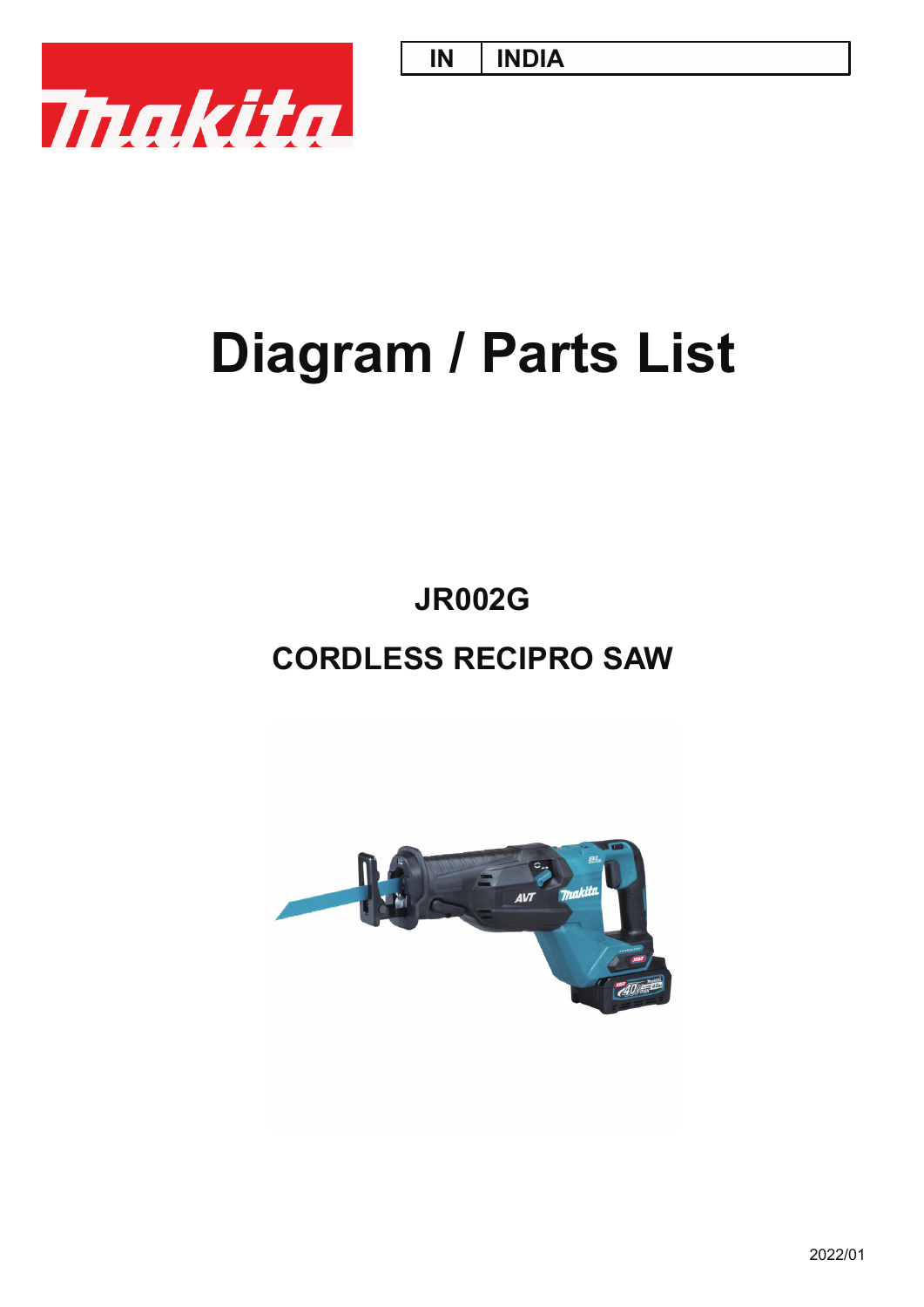#### (IN) JR002G / CORDLESS RECIPRO SAW

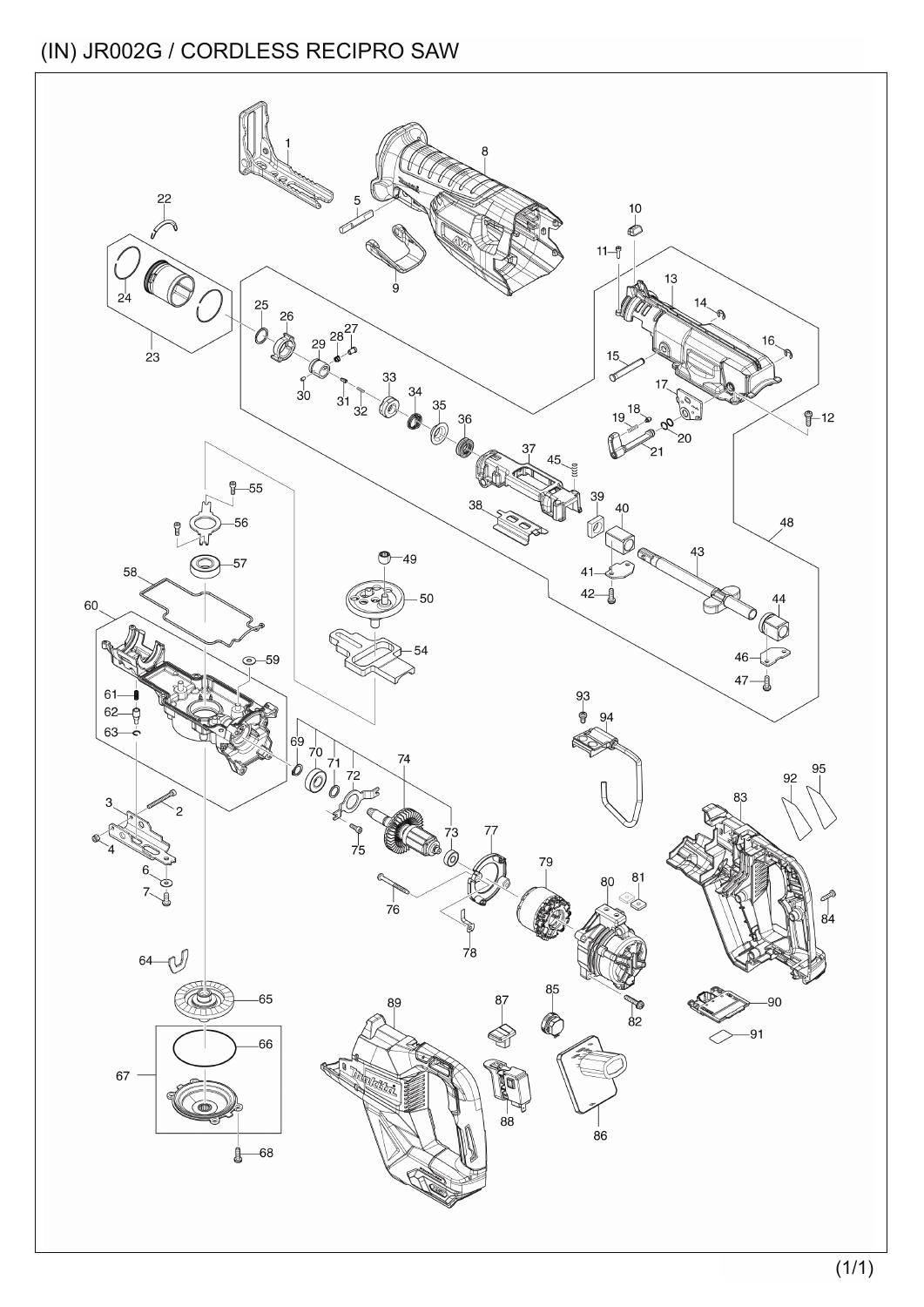### **IN INDIA**

## **JR002G / CORDLESS RECIPRO SAW**

| Item             |                 | Sub   Parts No.           | Parts Description                                         | Qty                            | I/C | E/C No.   Close No.   Remark |                                                     |
|------------------|-----------------|---------------------------|-----------------------------------------------------------|--------------------------------|-----|------------------------------|-----------------------------------------------------|
| 001              |                 | 162B43-3                  | <b>SHOE</b>                                               | $\mathbf 1$                    |     |                              |                                                     |
| 002              |                 | 265A78-8                  | HEX SOCKET HEAD BOLT M4X40                                | $\mathbf 1$                    |     |                              |                                                     |
| 003              |                 | 347972-1                  | SHOE GUIDE PLATE                                          | $\mathbf 1$                    |     |                              |                                                     |
| 004              |                 | 252126-6                  | <b>HEX. LOCK NUT M4-7</b>                                 | $\overline{1}$                 |     |                              |                                                     |
| 005              |                 | 326599-0                  | <b>LOCK PIN</b>                                           | $\mathbf{1}$                   |     |                              |                                                     |
| 006              |                 | 253194-2                  | <b>FLAT WASHER 5</b>                                      | $\mathbf 1$                    |     |                              |                                                     |
| $\overline{007}$ |                 | 266169-2                  | H.S. BUTTON HEAD BOLT M5X12                               | $\mathbf 1$                    |     |                              |                                                     |
| 008              |                 | 422869-6                  | <b>INSULATION COVER</b>                                   | $\mathbf 1$                    |     |                              |                                                     |
| 009              |                 | 413F39-4                  | <b>LOCK LEVER</b>                                         | $\mathbf{1}$                   |     |                              |                                                     |
| 010              |                 | 620H78-1                  | <b>LED CIRCUIT</b><br>HEX. SOCKET HEAD BOLT M3X12         | $\mathbf 1$<br>$\overline{2}$  |     |                              |                                                     |
| $\overline{011}$ |                 | 265910-0<br>911225-0      | PAN HEAD SCREW M5X16                                      | $\overline{\mathbf{4}}$        |     |                              |                                                     |
| 012<br>013       |                 | 141H98-7                  | GEAR HOUSING COVER COMPLETE                               |                                |     |                              |                                                     |
|                  |                 | $\overline{C10}$ 422867-0 | <b>SEAL PLATE</b>                                         | $\mathbf{1}$<br>$\mathbf 1$    |     |                              |                                                     |
| 014              |                 | 961012-7                  | STOP RING E-6                                             | $\mathbf 1$                    |     |                              |                                                     |
| 015              |                 | 268012-1                  | PIN <sub>7</sub>                                          | $\mathbf 1$                    |     |                              |                                                     |
| 016              |                 | 961012-7                  | STOP RING E-6                                             | $\mathbf{1}$                   |     |                              |                                                     |
| 017              |                 | 413F41-7                  | PLATE C                                                   | $\mathbf 1$                    |     |                              |                                                     |
| 018              |                 | 413F45-9                  | PIN 5                                                     | $\mathbf 1$                    |     |                              |                                                     |
| 019              |                 | 232745-4                  | <b>COMPRESSION SPRING 3</b>                               | $\mathbf 1$                    |     |                              |                                                     |
| 020              |                 | 213021-5                  | O RING <sub>5</sub>                                       | $\overline{2}$                 |     |                              |                                                     |
| 021              |                 | 271471-0                  | LEVER 24                                                  | $\mathbf 1$                    |     |                              |                                                     |
| $\overline{022}$ |                 | 232583-4                  | <b>TENSION SPRING 3</b>                                   | $\mathbf 1$                    |     |                              |                                                     |
| 023              |                 | 136707-3                  | <b>RELEASE DRUM ASS'Y</b>                                 | $\mathbf{1}$                   |     |                              |                                                     |
|                  | D <sub>10</sub> |                           | <b>INC. 24</b>                                            |                                |     |                              |                                                     |
| 024              |                 | 232746-2                  | RING SPRING 39                                            | $\overline{c}$                 |     |                              |                                                     |
| 025              |                 | 257430-8                  | <b>RETAINING RING(EXT)18</b>                              | $\mathbf 1$                    |     |                              |                                                     |
| 026              |                 | 313418-9                  | <b>DRIVING SLEEVE</b>                                     | $\mathbf 1$                    |     |                              |                                                     |
| $\overline{027}$ |                 | 256569-4                  | SHOULDER PIN 5                                            | $\mathbf{1}$                   |     |                              |                                                     |
| 028              |                 | 234381-2                  | <b>COMPRESSION SPRING 6</b>                               | 1                              |     |                              |                                                     |
| 029              |                 | 327650-9                  | <b>GUIDE SLEEVE</b>                                       | $\mathbf 1$                    |     |                              |                                                     |
| 030              |                 | 256A11-1                  | PIN <sub>3</sub>                                          | $\mathbf 1$                    |     |                              |                                                     |
| 031              |                 | 310912-2                  | <b>PUSH PIN</b>                                           | $\mathbf{1}$                   |     |                              |                                                     |
| 032              |                 | 232472-3                  | <b>COMPRESSION SPRING 2</b>                               | 1                              |     |                              |                                                     |
| 033              |                 | 413F43-3                  | <b>CONNECTING SLEEVE</b>                                  | $\mathbf 1$                    |     |                              |                                                     |
| 034              |                 | 233594-2                  | <b>TORSION SPRING 17</b>                                  | $\mathbf 1$                    |     |                              |                                                     |
| $\overline{035}$ |                 | 257742-9                  | SHOULDER SLEEVE 14                                        | $\mathbf{1}$                   |     |                              |                                                     |
| 036              |                 | 213174-0                  | X RING 14                                                 | 1                              |     |                              |                                                     |
| 037              |                 | 141H95-3                  | SLIDER SUPPORT COMPLETE                                   | $\mathbf 1$                    |     |                              |                                                     |
| 038              |                 | 347973-9                  | <b>SLIDE PLATE</b>                                        | $\mathbf{1}$                   |     |                              |                                                     |
| 039              |                 | 423343-7                  | <b>SEAL PLATE 14</b>                                      | $\mathbf 1$                    |     |                              |                                                     |
| 040              |                 | 214212-1                  | PLANE BEARING 14A                                         | 1                              |     |                              |                                                     |
| 041              |                 | 345485-6                  | <b>PLATE A</b>                                            | $\mathbf{1}$                   |     |                              |                                                     |
| 042              |                 | 911225-0                  | PAN HEAD SCREW M5X16                                      | $\overline{c}$                 |     |                              |                                                     |
| 043              |                 | 162B44-1                  | <b>SLIDER</b>                                             | 1                              |     |                              |                                                     |
| 044              |                 | 141H97-9                  | <b>BEARING COMPLETE</b>                                   | 1                              |     |                              |                                                     |
| 045              |                 | 233038-2                  | <b>COMPRESSION SPRING 5</b>                               | $\overline{c}$                 |     |                              |                                                     |
| 046              |                 | 345486-4                  | <b>PLATE B</b>                                            | $\mathbf 1$                    |     |                              |                                                     |
| 047              |                 | 911225-0                  | PAN HEAD SCREW M5X16                                      | $\overline{a}$                 |     |                              |                                                     |
| 048              |                 | 136683-1                  | GEAR HOUSING COVER ASS'Y                                  | 1                              |     |                              |                                                     |
|                  | D <sub>10</sub> |                           | INC. 13-21,25-47                                          |                                |     |                              |                                                     |
| 049              |                 | 212957-5                  | NEEDLE BEARING 710                                        | 1                              |     |                              |                                                     |
| 050              |                 | 136712-0                  | <b>CRANK CAM ASS'Y</b>                                    | $\mathbf 1$                    |     |                              |                                                     |
| 054              |                 | 313419-7                  | <b>COUNTER WEIGHT</b>                                     | $\mathbf{1}$                   |     |                              |                                                     |
| 055              |                 | 922117-8                  | HEX. SOCKET HEAD BOLT M4X12                               | $\overline{2}$<br>$\mathbf{1}$ |     |                              |                                                     |
| 056<br>057       |                 | 285051-6<br>211251-2      | <b>BEARING RETAINER 80</b><br><b>BALL BEARING 6003LLB</b> | $\mathbf{1}$                   |     |                              |                                                     |
| 058              |                 | 422868-8                  | <b>SEAL RING</b>                                          | $\mathbf{1}$                   |     |                              |                                                     |
| 059              |                 | 253804-1                  | FLAT WASHER 6                                             | 3                              |     |                              |                                                     |
| 060              |                 | 136676-8                  | <b>GEAR HOUSING ASS'Y</b>                                 | $\mathbf{1}$                   |     |                              |                                                     |
|                  | D <sub>10</sub> |                           | INC. 61-63                                                |                                |     |                              |                                                     |
| 061              |                 | 234084-8                  | <b>COMPRESSION SPRING 3</b>                               | 1                              |     |                              |                                                     |
| 062              |                 | 256A09-8                  | SHOULDER PIN 8                                            | $\mathbf{1}$                   |     |                              |                                                     |
| 063              |                 | 232335-3                  | RING SPRING 8                                             | $\mathbf{1}$                   |     |                              |                                                     |
| 064              |                 | 347974-7                  | PLATE D                                                   | $\mathbf{1}$                   |     |                              |                                                     |
| B:               |                 |                           |                                                           |                                |     | Interchange                  |                                                     |
|                  |                 |                           |                                                           |                                |     | O: Yes                       |                                                     |
|                  |                 |                           |                                                           |                                |     | X : No                       | <: the new part can be substituted for the current. |
|                  |                 |                           |                                                           |                                |     |                              | >: the current part can be substituted for the new. |
|                  |                 |                           |                                                           |                                |     |                              | S : Interchangeable as a set.                       |